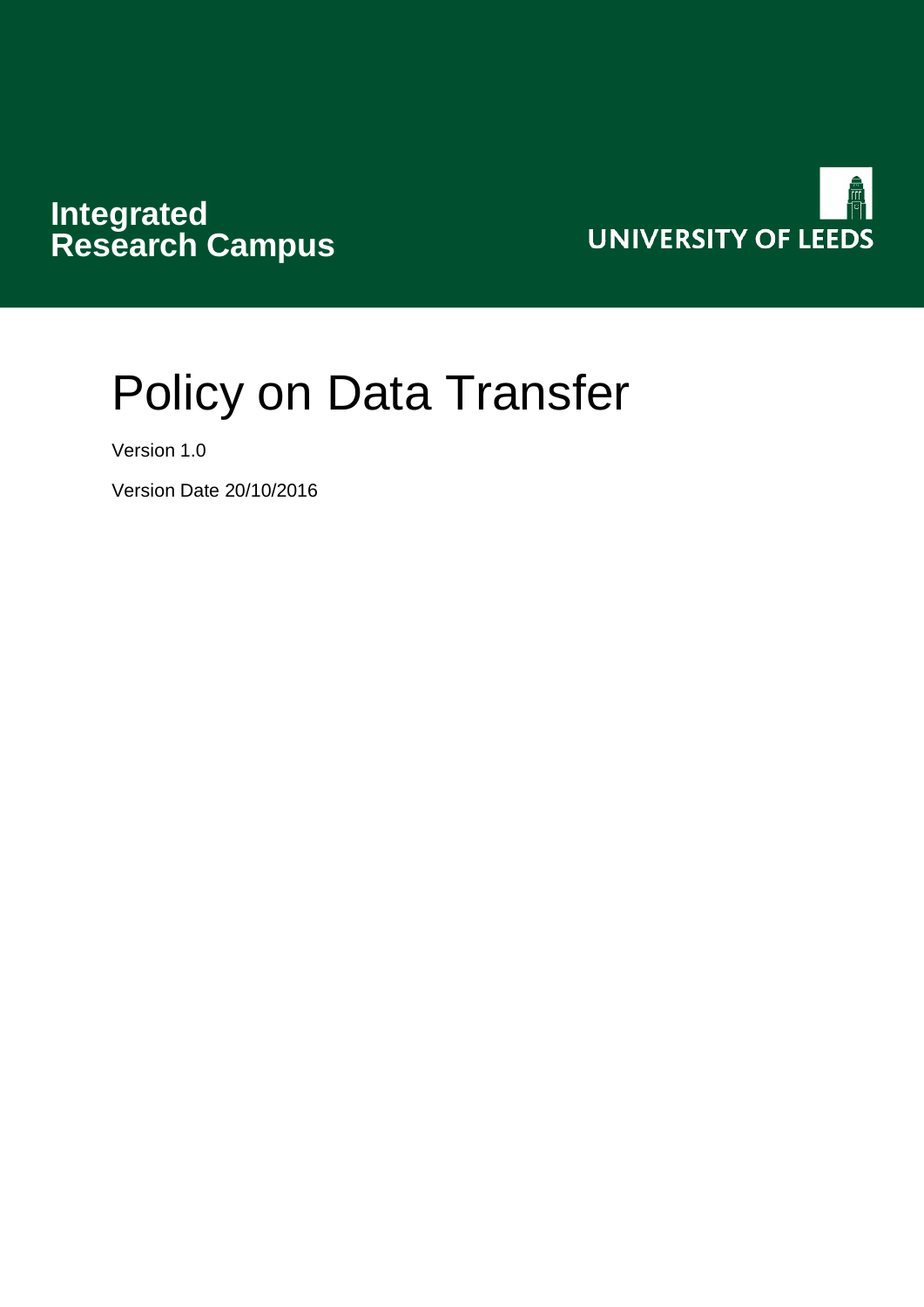

# **Document Information**

| Reference                | <b>IRC DT P</b>                                                  |
|--------------------------|------------------------------------------------------------------|
| Category                 | <b>ISMS Documents</b>                                            |
| Title                    | <b>IRC Policy on Data Transfer</b>                               |
| Purpose                  | Policy that applies to data transfer to, from and within the IRC |
| Version                  | 1.0                                                              |
| <b>Status</b>            | Approved, Internal                                               |
| Owner                    | <b>IRC Information Governance Management Group</b>               |
| Author                   | Samantha Crossfield                                              |
| Compliance               | ISO 27001 for scope defined in IRC Framework of the Information  |
|                          | <b>Security Management System</b>                                |
| Review plan              | Set in the IRC IS Documentation Procedure                        |
| <b>Related Documents</b> | University of Leeds Information Protection Policy                |
|                          | IRC Framework of the Information Security Management System      |

# **Version History**

| Version     | Date       | Change description     |
|-------------|------------|------------------------|
| $\vert 0.1$ | 27/06/2016 | Initial version        |
| 1.0         | 20/10/2016 | Submitted for sign off |

#### **Sign-Off**

| Name                | Date | Role                                 |
|---------------------|------|--------------------------------------|
| <b>Barry Haynes</b> |      | Chair of IGMG and Head of Enterprise |
|                     |      | Architecture, University of Leeds    |

Master version:

Signature…………………………………………….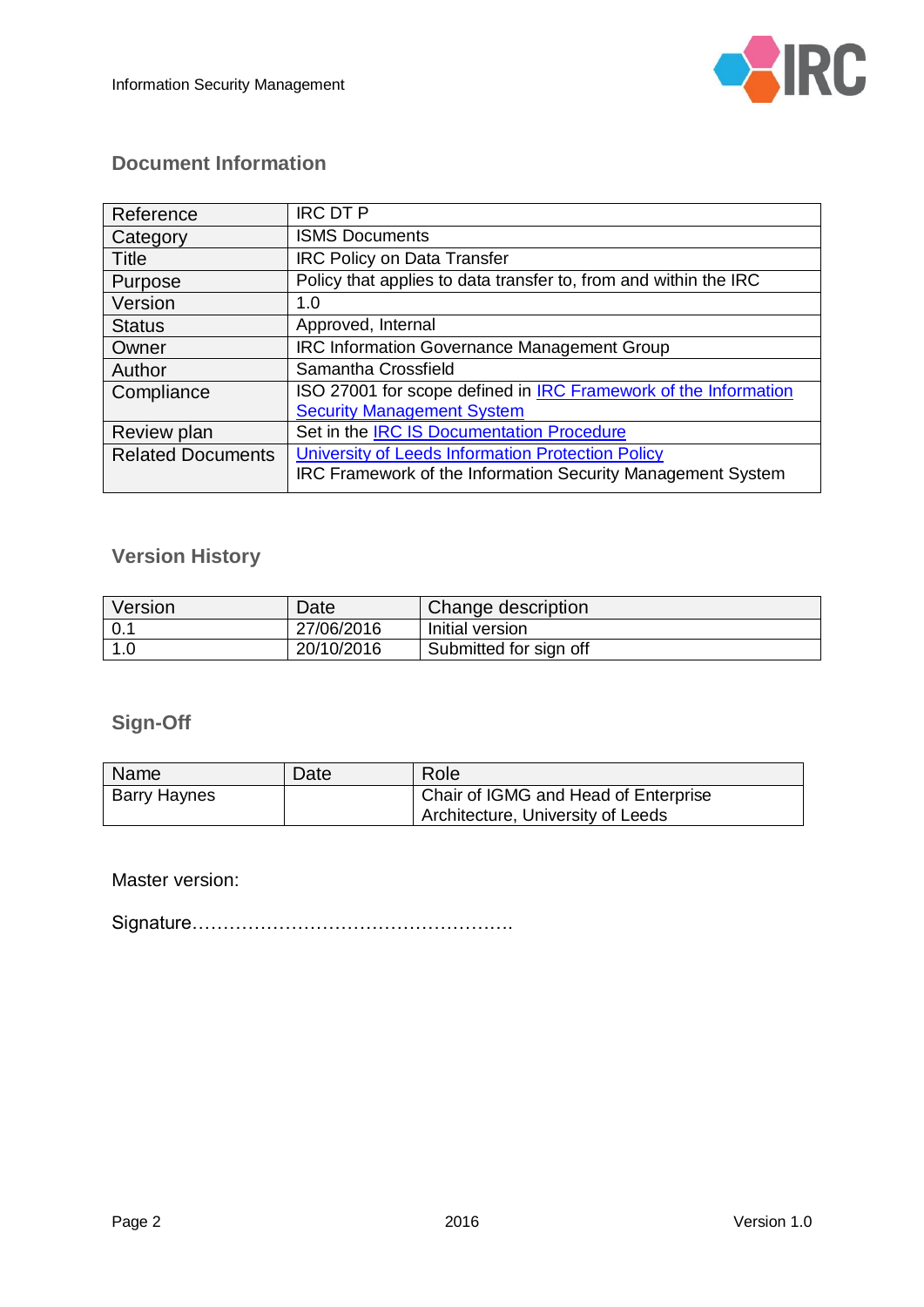

# **Table of Contents**

| 1 <sub>1</sub> |  |
|----------------|--|
| 2.             |  |
| 3.             |  |
| 4.             |  |
| 4.1.           |  |
| 4.2.           |  |
| 5.             |  |
| 5.1.           |  |
| 6.             |  |
| 6.1.           |  |
| 6.2.           |  |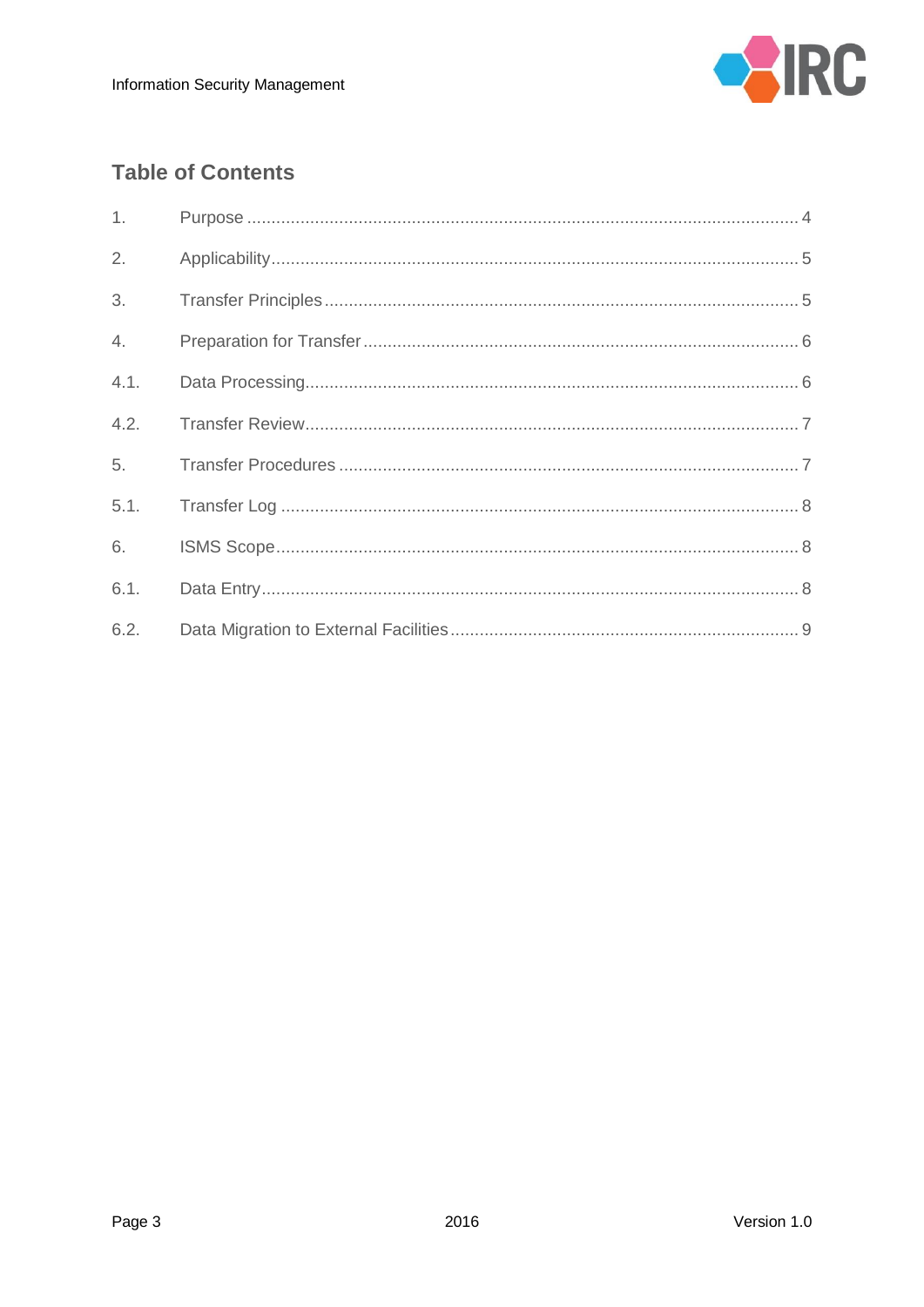

# <span id="page-3-0"></span>**1. Purpose**

The Integrated Research Campus (IRC) is a University of Leeds Central IT provision. It provides secure technical infrastructure and services for research data handling, analytics, application processing and development. This document is part of the IRC information security management system (ISMS).

The IRC [Framework of the Information Security Management System](https://workspace.leeds.ac.uk/sites/IRC/Workflow/Shared%20Documents/ISMS%20Polices%20and%20Procedures/IRC%20Framework%20of%20the%20Information%20Security%20Management%20System.docx?Web=1) sets the IRC IS objectives and which of these are met through the procedures defined in this document.

This document sets the procedure for the **Transfer of Data** in and out of the IRC, and between secure zones in the IRC. This includes transfer between the IRC gateway, storage, data services and Virtual Research Environment (VRE) zones, and between firewalled applications and virtual machines within these zones [\(Figure](#page-4-2)  [1\)](#page-4-2). It sets out the ISMS scope boundary and how to manage data as it crosses this during transfer in and out of the IRC.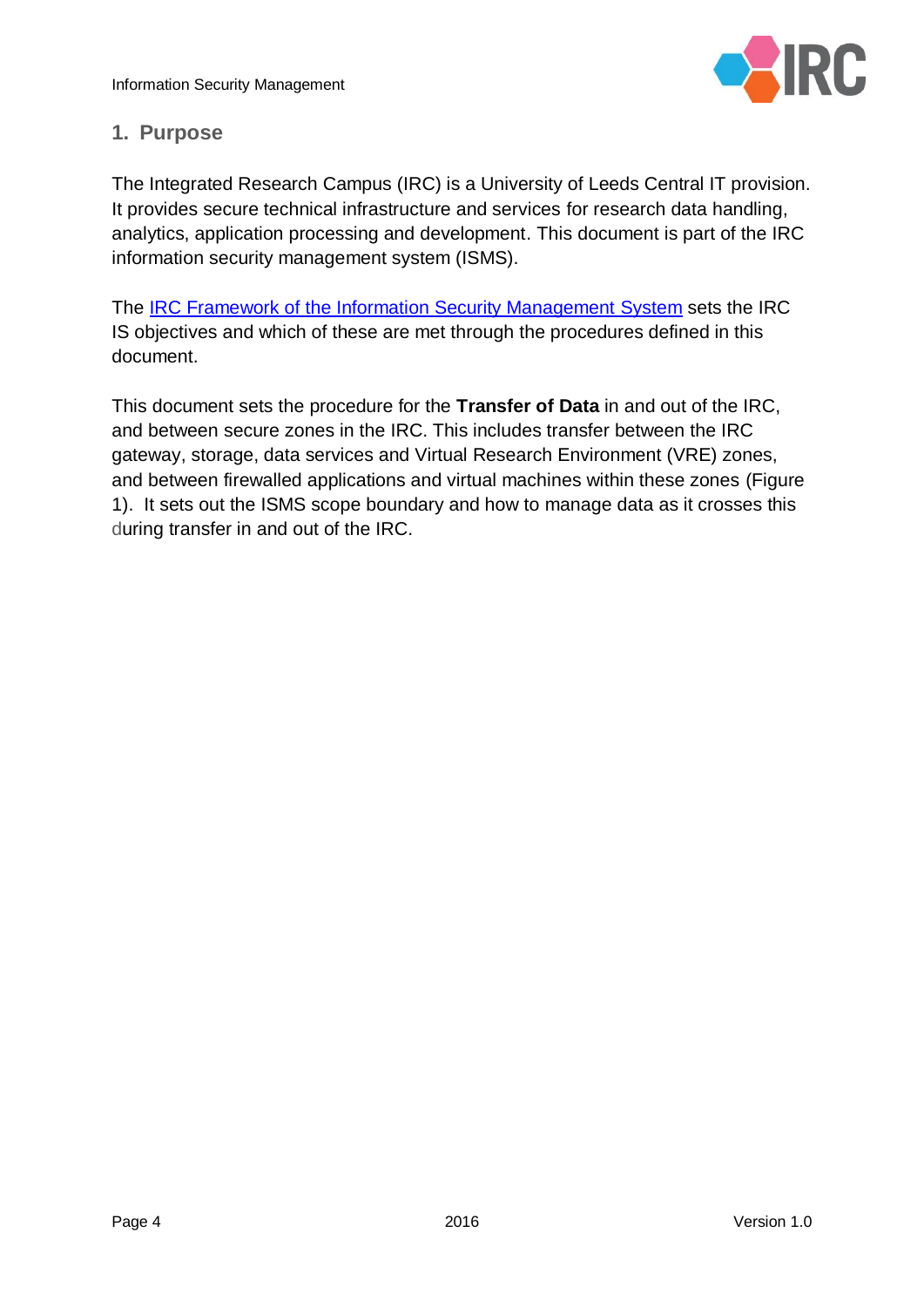



<span id="page-4-2"></span>**Figure 1:** Representation of the IRC services (yellow) in the context of the five IRC zones (Z1-Z5) and the scopes of information security requirements.

# <span id="page-4-0"></span>**2. Applicability**

This document applies to all IRC users and IT staff involved in the transfer of data in, out, and within the IRC. The IRC Data Services Team ensures that data transfer happens in accordance with this document.

#### *In line with the UK Information Commissioner, transfer is the conveyance "from one place, person, ownership, object, group, etc., to another".*

Remote access of IRC-held data, even from abroad, is exempt. The IRC Information Governance (IG) Management Group oversees and maintains these procedures.

# <span id="page-4-1"></span>**3. Transfer Principles**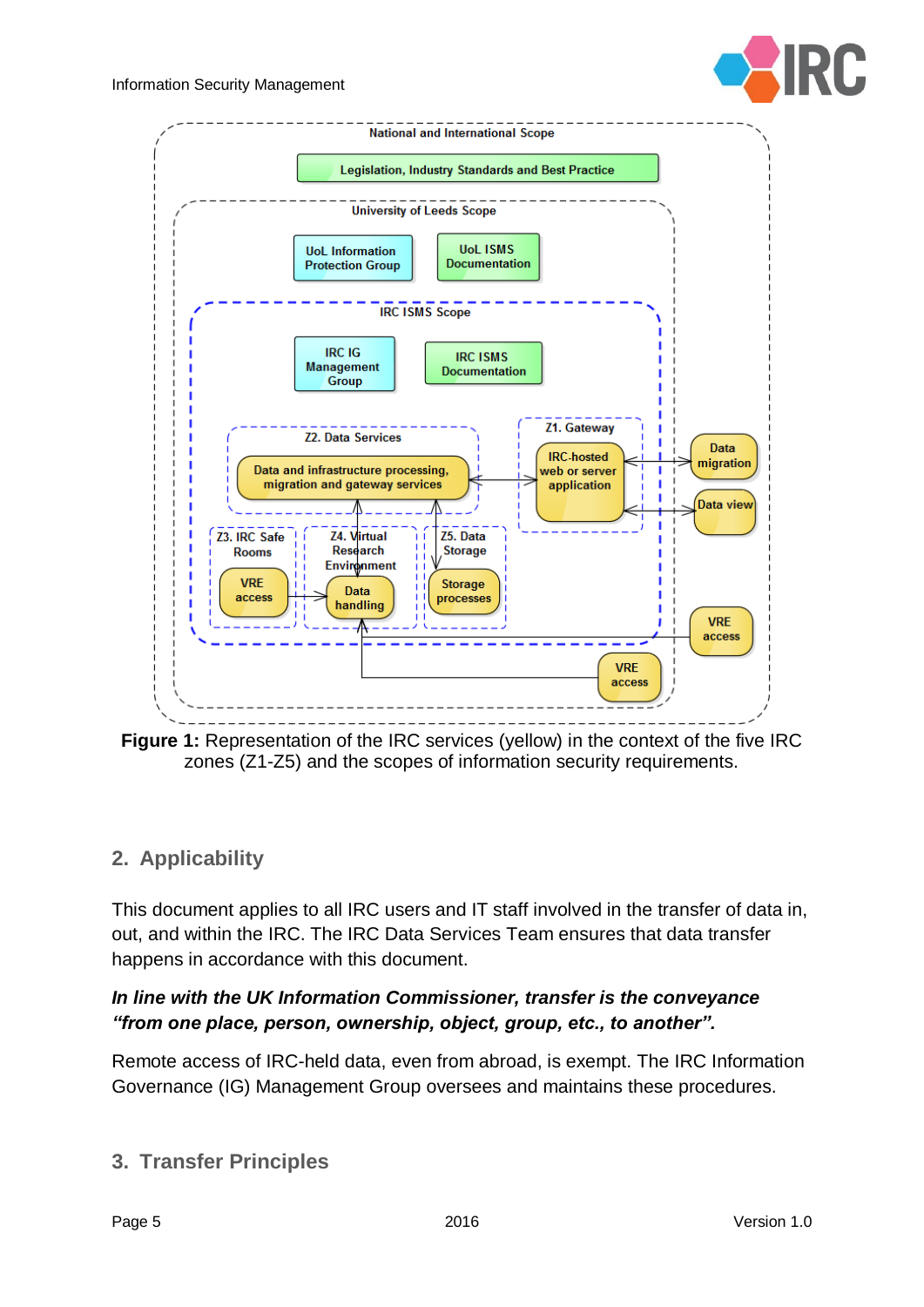

The following principles apply to all data transfer in, out and within the IRC scope:

- 1. Formal arrangement and agreements that surround the data sharing **must be** set up prior to data transfer
- 2. Agreements for datasets should, where it is not covered by other arrangements, define 'data type', 'fair processing', 'data usage – what for and how', 'data accuracy', 'handling duration', and the 'remit for transfer'
- 3. Data transfer **must be** in accordance with any ethical, legal, or governance requirements held upon the data, and justifiable in this context. The IRC Data Services Team will make all reasonable attempts to ascertain and log these requirements prior to transfer
- 4. Transfer of personal data **must be** undertaken in line with data protection legislation and the [University of Leeds Code of Practice on Data Protection.](http://www.leeds.ac.uk/secretariat/data_protection_code_of_practice.html?)
- 5. Personal data **must not** be transferred outside the European Economic Area without consent or legal justification. Such transfers must abide by the eighth principle of the Data Protection Act 1998
- 6. Transfer volume and frequency **must be** in accordance with the minimum required
- 7. Transfer arrangements **must** minimise any risk associated with the loss or improper use of the data being transferred
- 8. It is the 'IRC norm' to perform handling under a **Data Sharing Agreement** or **Open-Use Licence**
- 9. Manual or automated steps must be in place to check that transfers are in accordance with these principles

# <span id="page-5-0"></span>**4. Preparation for Transfer**

Data undergo manual and/or automated processing and review prior to transfer.

#### <span id="page-5-1"></span>**4.1. Data Processing**

Data processing may be required prior to transfer:

- 1. All received data are virus-scanned within the IRC gateway zone
- 2. Data are checked manually or automatically for disclosure upon entry and prior to internal transfer or exit
- 3. Transfer review (Section 4.2) is based on data handling agreements and other legal and ethical requirements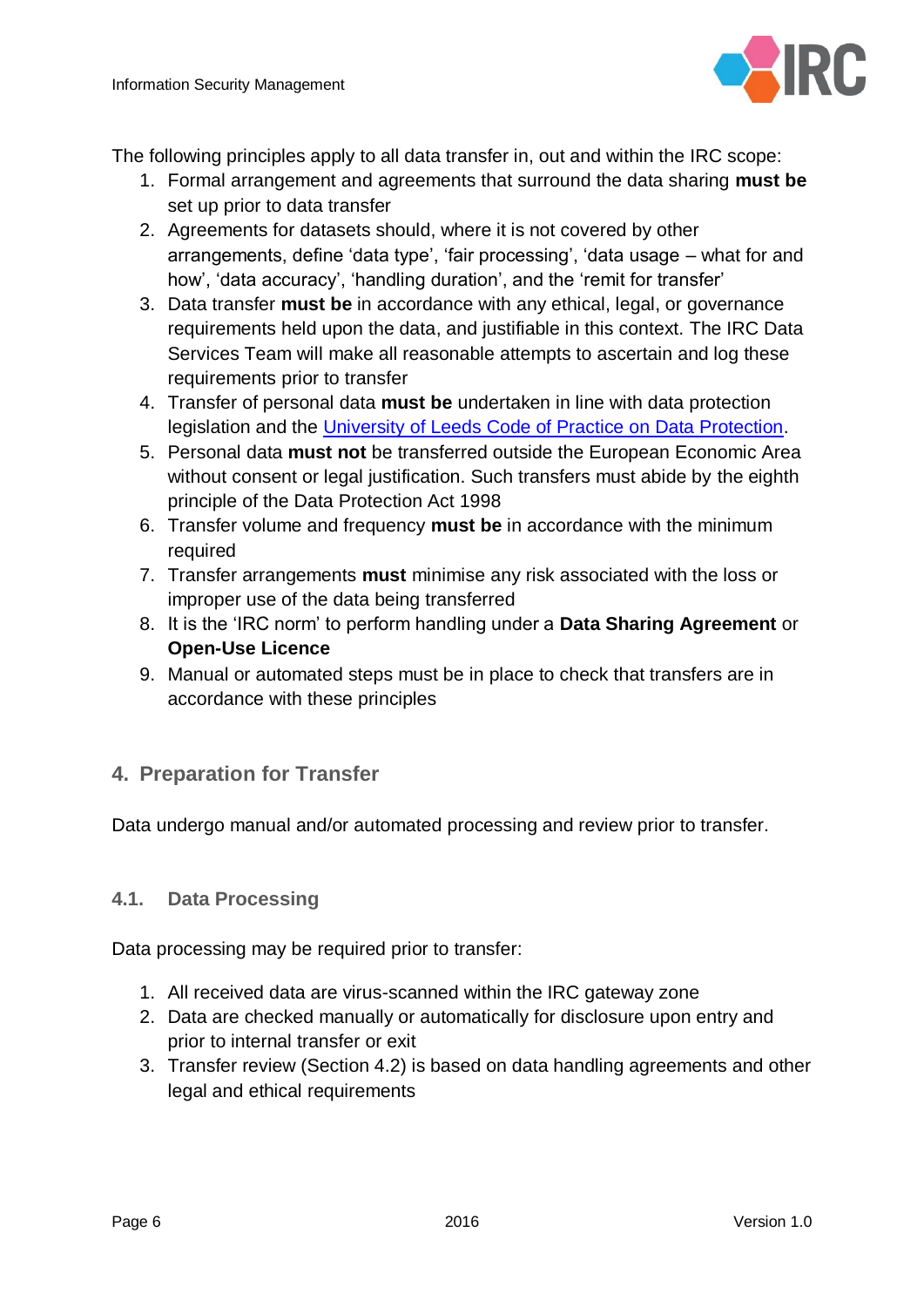Information Security Management



#### <span id="page-6-0"></span>**4.2. Transfer Review**

The transfer protocol and data are reviewed by the IRC Data Services Team through manual or automated processes prior to transfer.

Prior to transferring personal data, the Team review the consent or other ethico-legal framework to ensure it covers the proposed transfer. Alternatively, data may be deidentified or obfuscated at source. Where the data is held on the IRC infrastructure, this may be conducted by the IRC Data Services Team (with the appropriate ethical and governance approval).

IRC users may develop derived datasets from personal data held on IRC infrastructure.

- 1. The user prepares the derived dataset (they may request support from the IRC Data Services Team)
- 2. The user submits a data transfer request to the Data Services Team and places the derived data in a specified file
- 3. The Data Services Team review the derived extract using the [ICO](https://ico.org.uk/for-organisations/guide-to-data-protection/anonymisation/)  [Anonymisation Code of Practice](https://ico.org.uk/for-organisations/guide-to-data-protection/anonymisation/) and apply UKDS-accredited statistical disclosure controls to ensure it is de-identified and classed as IRC Public
- 4. The Data Services Team release the dataset via the gateway zone

# <span id="page-6-1"></span>**5. Transfer Procedures**

While transfer procedures vary according to need, each procedure is arranged in accordance with the transfer principles (Section [3\)](#page-4-1). The following steps apply to each transfer procedure:

- Each transferral utilises means, such as a file drop-off server, networked server, web application, transferrable media or attachments, which are appropriate to maintaining data confidentiality, integrity and availability.
- For each project and user, all allocated IRC servers, applications, VMs and services are firewalled – transfers across firewalls are monitored:
	- $\circ$  The IRC Data Services Team sets up firewalls to enable authorised transfer
	- o Unauthorised attempts trigger an alert with the Data Services Team
- Password protection is applied to all files leaving the IRC with data that is not classified as IRC Public
- A two-stage authentication procedure is adopted whenever files are password protected prior to transfer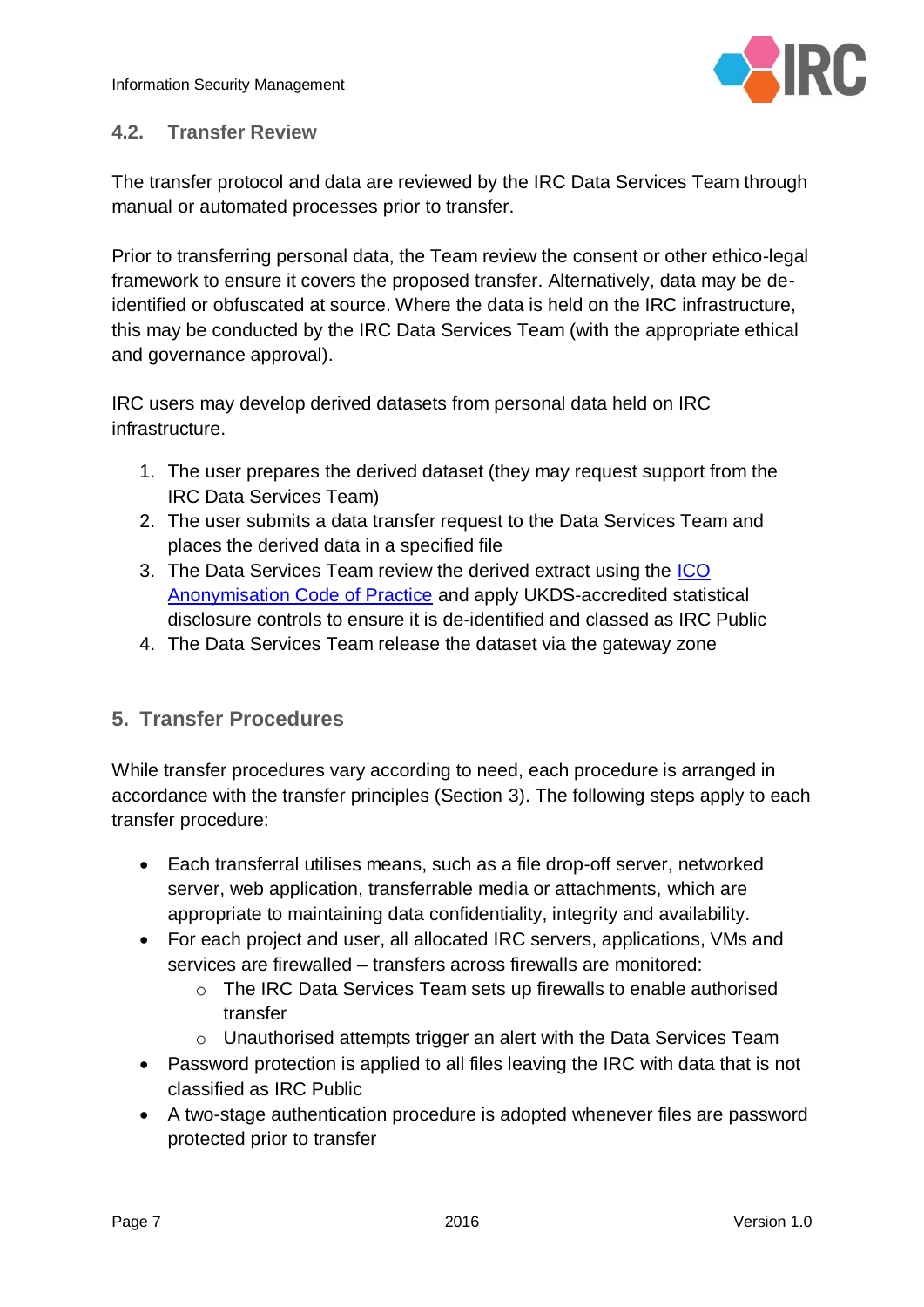

- The IRC Data Services Team makes all reasonable effort to verify the recipient when data is transferred from the IRC. Where there is doubt, transfer is postponed or cancelled
- Beyond the security requirements of the data, any further security mechanisms that can reasonably be employed during transfer must be utilised

#### <span id="page-7-0"></span>**5.1. Transfer Log**

The IRC Data Services Team maintains a log of all transfers and transfer attempts:

- 1. Authorised transfers **are recorded** with a reference to a copy of any transfer agreements.
- 2. Incidents of risk from unauthorised attempts **are reported** to the IRC IG Management Group

The IRC transfer log records the following:

- 1. Unique asset ID, name and owner
- 2. IRC data classification *(as per the IRC Data Classification Procedure)*
- 3. Timeframe of data coverage
- 4. Data location/s within the IRC infrastructure
- 5. Transfer request ID, date and link to copy of the request
- 6. Request outcome with link to documentation
- 7. Data sharing approval type and link to documentation in asset folder
- 8. Data source (supplier and database / system)
- 9. Date of review / licence renewal submission and review requirements
- 10.Transfer method
- 11.Data raw file name and date received
- 12.Required destruction date and date of destruction
- 13.Data users in the IRC environment
- 14.Data recipient details

#### <span id="page-7-1"></span>**6. ISMS Scope**

This section defines the boundary of the ISMS scope as it applies to the transfer of data in and out of the IRC.

#### <span id="page-7-2"></span>**6.1. Data Entry**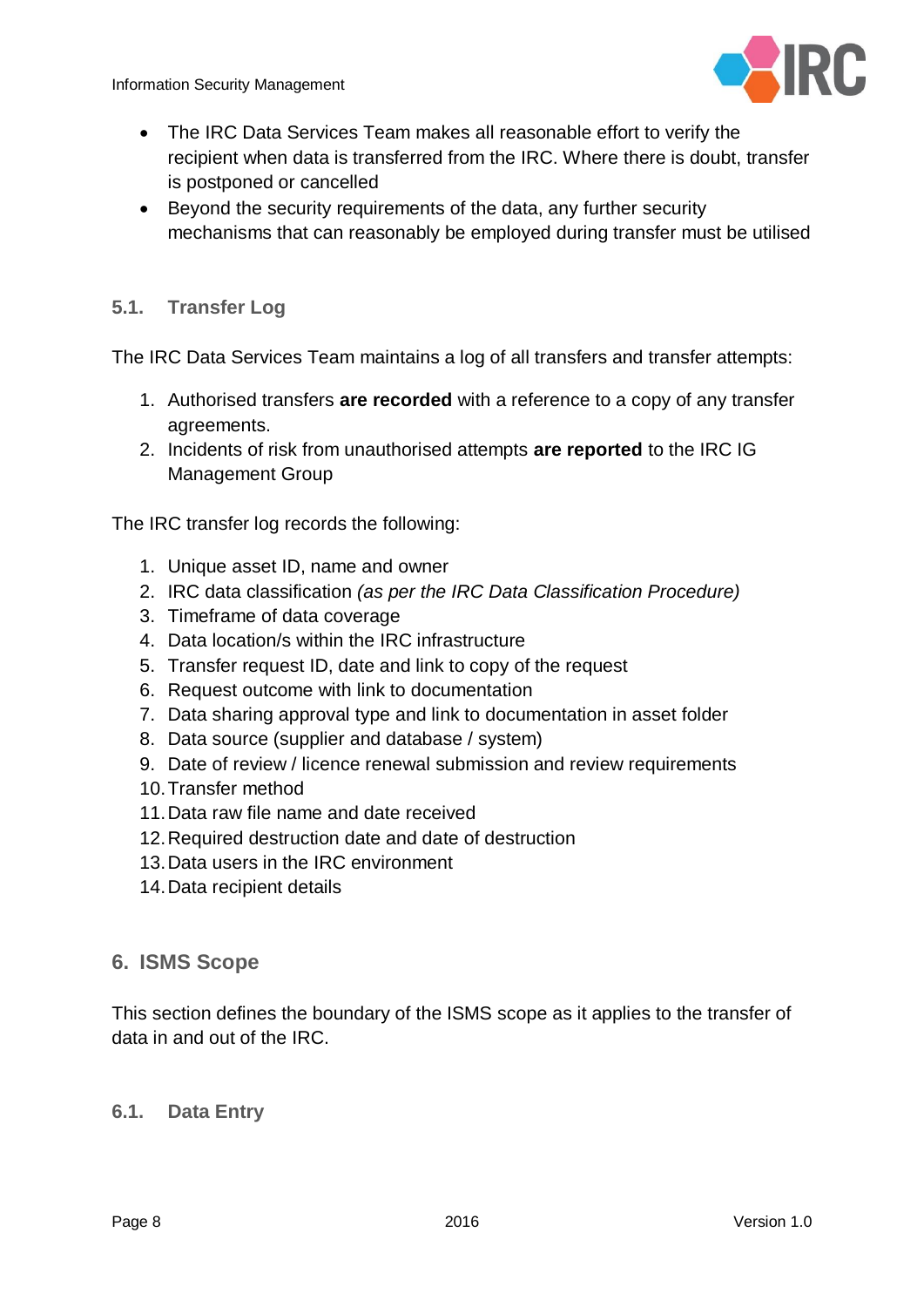

Data transfer from external sources to IRC infrastructure involves data handling across the ISMS scope boundary (**[Figure 1](#page-4-2)**). **[Figure 2](#page-8-1)** shows the extent of the ISMS scope during data flow from such sources to, in this illustration, the IRC VRE.



<span id="page-8-1"></span>**Figure 2** Flow from data source to the VRE for three example projects (X, Y, Z) using:

- 1. An IRC data drop-off server (X)
- 2. IRC-hosted web application (Y)
- 3. Non-IRC hosted web application (Z)

Orange lines represent firewalls, the blue dashed line is ISMS scope – anything beyond this falls in-scope upon crossing the dashed line.

#### <span id="page-8-0"></span>**6.2. Data Migration to External Facilities**

There may be interplay between IRC and external infrastructure during the handling of data that has been defined as IRC Protect, IRC Confidential or IRC Secure. There are two routes:

1. The IRC Data Services can 'take over' the configuration of the facilities so that disclosive project data remains within the secure IRC environment. During this time the configuration of the facilities is within the ISMS scope.